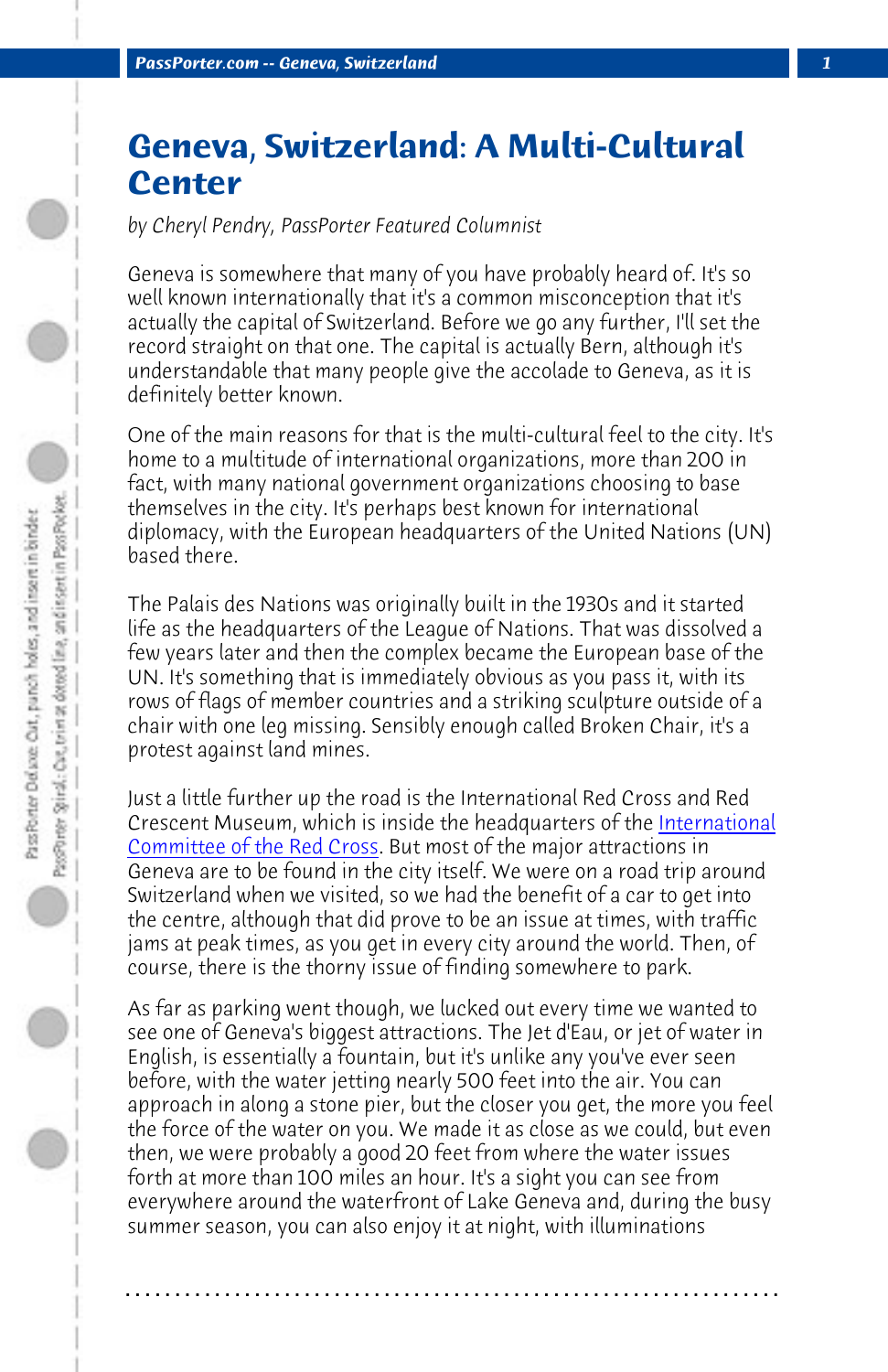ensuring it can be seen until late into the evening.

Travel further round the waterfront, so that you're directly in front of the city centre and you'll come across another iconic symbol of Geneva. The Jardin Anglais (English Garden) is a perfect spot in the summer to look out over the lake and the Jet d'Eau in front of you, but throughout the year, the flowering clock is a sight that most visitors stop to see. The clock was originally put in place in 1955 in tribute to the Swiss tradition of watch making, has eight intersecting wheels, and is planted out with more than 6,000 flowers.

Head into Geneva city centre and you can instantly see that it's a thriving shopping centre, packed with both designer and high street names. It's a flourishing place during the week and is happily still home to many one-off niche shops, which make it a pleasure for souvenir shopping.

The heart of Geneva is its Old Town and we made the mistake of parking at the bottom of the hill that leads up to it, not a mistake we'll make again in a hurry. The centerpoint here is the Place du Bourg-de-Four, a central square that was used as a market place hundreds of years ago. Today it's home to chairs out across the square, waiting for people to sit and enjoy a light snack or a drink. The square is surrounded by some beautiful buildings, including amongst them the Palais du Justice (Justice Palace) and the Hotel de Ville, Geneva's original town hall.

Only a few minutes' walk away, is the Cathedral St. Pierre that was completed in the 13th century. It's an imposing building and, unlike many churches, it reflects a lot of different architectural styles. Of course there are the spires that you often find, but head around to the main entrance and your instant thought is that this could have come from Roman remains, with all of its columns.

From there, almost any direction you take will see you walking through more enchanting streets, packed with historic buildings. We happily wandered, taking in the sights and seeing the Maison Tavel on the way, which is home to a museum devoted to life in the city from the 14th to the 19th centuries. Nearby you'll find the birthplace of famous philosopher Jean-Jacques Rousseau. Almost every building you past no doubt has its own fascinating history and, as you walk along the narrow cobbled streets, you can't help but wonder what life was life a few hundred years ago and how much these streets have changed since then.

We quickly discovered that a road trip is a bit like a cruise, in that often

**. . . . . . . . . . . . . . . . . . . . . . . . . . . . . . . . . . . . . . . . . . . . . . . . . . . . . . . . . . . . . . . . . .**

## PassPorter Spiral: Car, trim at dotted line, and insert in Pass Pocket. Pass Porter Deluxe: Out, punch holes, and insert in binder